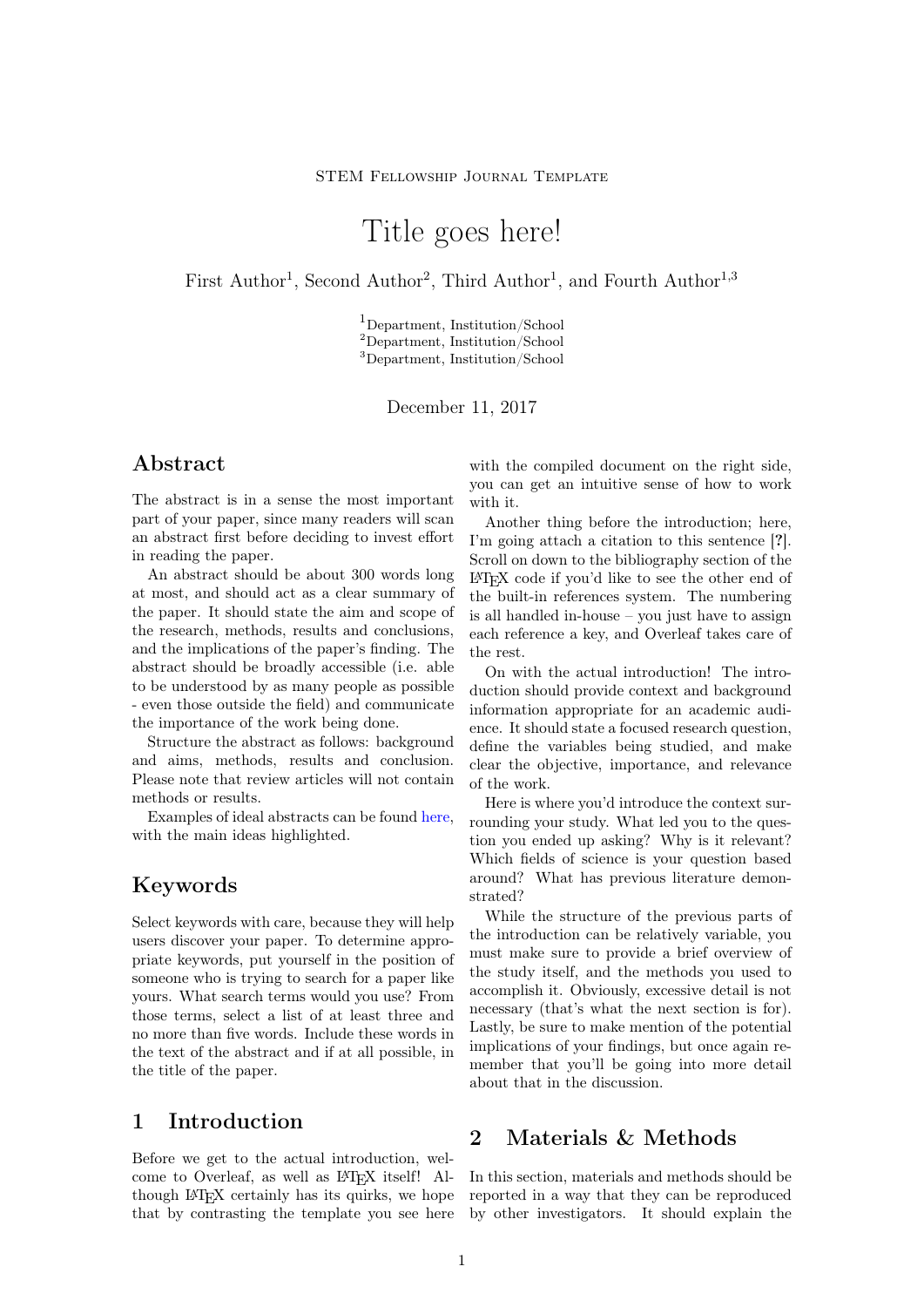methods used and the reasons for using them. Provide sources for materials used wherever possible.

The method should be written as a step by step process, and explain how variables will be measured. It should also state and explain the choices of calculations and techniques of statistical analysis.

Be as concise and to-the-point as possible, and remember - do not justify your methods here! You simply need to state what you did. You can (and probably should) mention the purpose of using a certain computational tool within the context of what you set out to achieve, but mentioning things like "it's particularly efficient at this and better than all competing computational tools" is unnecessary in the methods section. However, you can definitely talk about all of this in the discussion, and talk about why your methods are, say, the most effective ones for the task.

Think of this section as a technical manual of sorts, that another team of researchers could read and easily follow in order to replicate what you did to carry out this study.

#### 3 Results

Describe the results of the experiments conducted, and include any tables or figures that report your results. Make sure to not analyze any of your results here! All of that belongs in the discussion.

It is important that you do not fabricate or plagiarise data, nor exclude any data that is contrary to your hypothesis. Report all observations made during the research.

Including figures into LATEX can seem intimidating at first, but Overleaf makes it easy: simply click the 'Project' button above, select 'Files', and upload away from your computer. Then, insert the file name into the appropriate section of the code below. Figure 1 shows the output of such code. A guide to formatting figures can be found at [https://en.wikibooks.org/wiki/LaTeX/](https://en.wikibooks.org/wiki/LaTeX/Floats,_Figures_and_Captions#Figures) [Floats,\\_Figures\\_and\\_Captions#Figures](https://en.wikibooks.org/wiki/LaTeX/Floats,_Figures_and_Captions#Figures).

\begin{figure} \centering \includegraphics[width=0.4\textwidth]{test.png} \caption{Hello!} \end{figure}

#### 4 Discussion

This is where you interpret your results, pointing out interesting trends within your data and



Figure 1: Notice how LAT<sub>EX</sub> automatically numbers this figure.

how they relate to your initial hypothesis. This is also the place to justify your methodology, if you're so inclined (i.e. Why did you specifically use a certain statistical test over another? Why this tool over that tool?). Lastly, you're going to want to discuss potential sources of error. Make sure to make explicit reference to figures/tables when discussing your data; it can be helpful to walk the reader through your own personal interpretation of each figure in order.

Explain observations, patterns and trends as represented in graphs using scientific theory and reasoning. The discussion of your results should comprise an interpretation of the results in terms of their significance in relation to your original objective.

# 5 Conclusions

Use this section to briefly summarize findings, comment on the significance of these findings, and discuss potential future directions for study. This section should always be included in review articles, but is optional in original research arti $c$ les, since conclusions — without comments on the significance of findings or suggestions for future work can be included at the end of the discussion section. However, it is strongly recommended.

What are the long-term implications of your findings? Wrap up your discussion succinctly while pointing out the significance of your work as well as it what it means for the fields you examined as much as possible. Lastly, suggest ideas for future studies that could build on your work, and justify why they might be useful. Otherwise, you're all done!